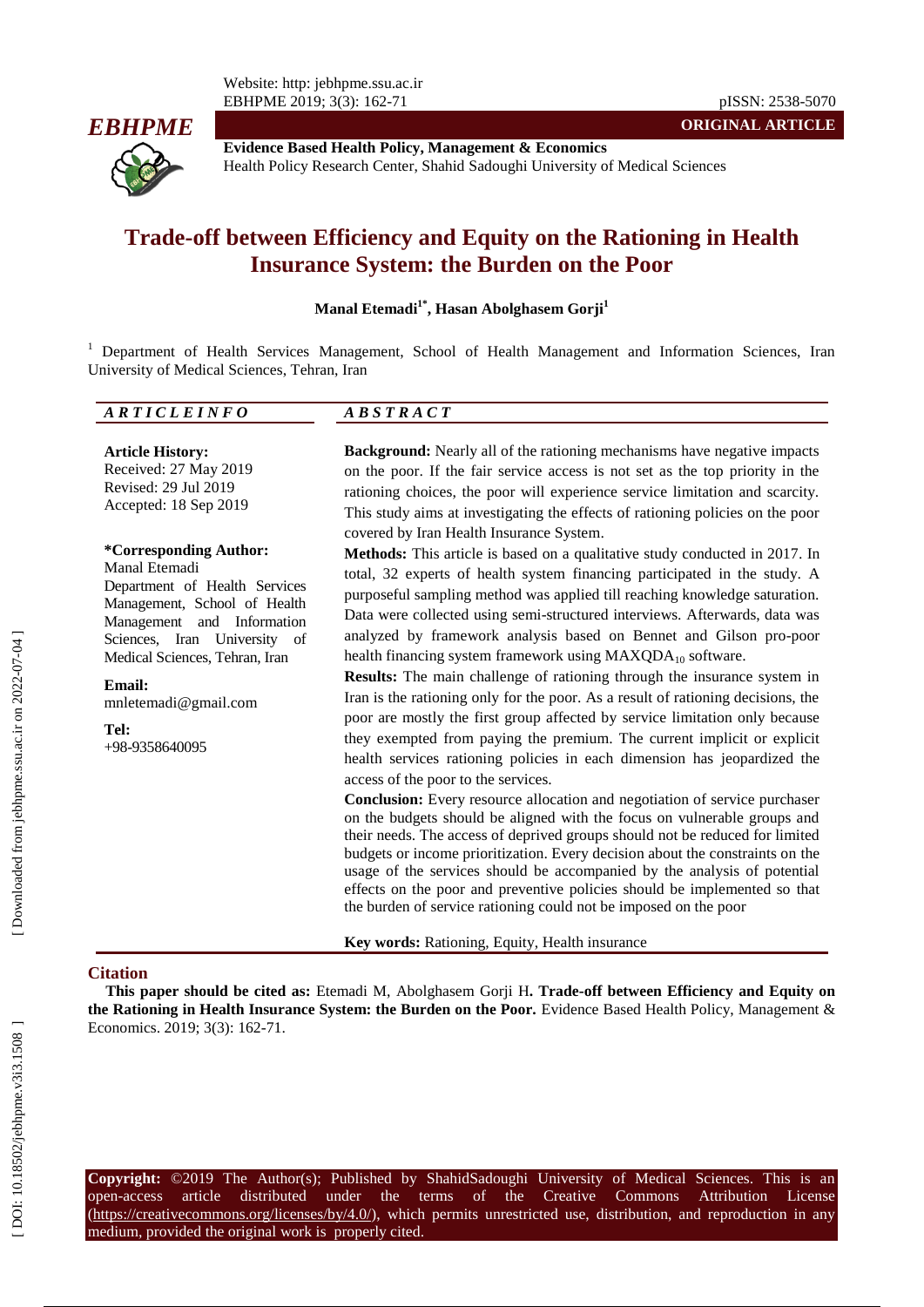

#### **Introduction**

Healthcare expenditures are increasing nearly<br>in all countries because of the demographic  $\mathbf{I}$  in all countries because of the demographic changes, changed patterns of diseases, and modern technologies. Such changes can have profound impacts on severe budget constraints and limited economic resources allocated to the healthcare(1) .

Once governments cease to increase healthcare revenues, which could compensate for the growing healthcareexpenditures, this sector resorts to decreasing the availability of healthcare services(2). Rationing can be defined as limiting the access of some individuals to useful healthcare services due to budget constraints. In healthcare systems which are based on social insurance and premium payment, insurance organizations are responsible for rationing healthcare services. Insurance organizations make large -scale laws and regulations on the approved budget, covered services, and cost-sharing mechanisms through considering political, economic, social, and technological factors (3).

Rationing means depriving patients from certain healthcare services which benefit them and an individual, regarded as a patient and not even a citizen, would like to access them (4). Rational rationing is based on effective medical interventions, whereas irrational rationing is premised upon revenues or health insurances (5) .

In the healthcare system, there are two general rationing methods: explicit and implicit. Implicit rationing is performed without official regulations and principles(6). There are various implicit rationing methods including the limited presence of healthcare providers, geographically -distributed access, congestion of healthcare centre s, and quantitative constraints (e.g. financial or numerical for providers or insured people)(7), in addition to unofficial payments and service dilution. Such methods have negative impacts on the equality of financing, service utilization and financial protection(8).

Also in case of the explicit rationing, society enacts precise and transparent rules that determine the circumstances under which certain people can claim certain medical services(9). Public and private healthcare systems usually benefit from the implicitrationing mechanisms. They are rarely manifested clearly in the political discourse(10). In 2003, a list of omitted procedures was introduced in Sweden. It was quickly labelled as the blacklist, leading to the public protest. Thus, politicians were made to change directions and re focus on indirect rationing(11) .

Healthcare service rationing is universal and inevitable. It occurs in all countries, ranging from the poor to the rich, and in all healthcare systems .However, it is important to know that rationing should be as moral as possibleto mitigate the side effects(12). In England, it was occurred by removingcertain services and medicines fromthe National HealthSystem (NHS) list and establishing strict criteria for healthcare access. As a result, patients encountered long waiting lists , very few choices in hospitals, and unnecessary bureaucracy imposed by th eprimaryhealth service providers(13) .

The poor are more prone to illness and death comparing to the rich people. In fact, illness is the most effective factor in poverty. The poor peoplehave less money to spend on health because they need to meet their basic needs including food, housing, clothing, and education first(14). Covering the poor and nearly poor people is considered as an important issue in each and every country. The funds for the poor usually provide more limited services due to their supportive incomes; thus, they provide the poor with less support(15).

According to the World Bank statistics from 2016. out-of-pocket expenditures (OOPs) in Iran constituted about 38·8 % of total expenditure on health (16). The studies indicated that the distribution of catastrophic health expenditures and impoverishment due to health payments focused on poor people (17) and the chance of facing CHE in households with low economic status (the poor) was 19.04 times more than the middle class and the rich(18) .

The Iranian government has carried out certain reforms including rural insurance and the Universal Health Insurance Fund (UHIF) to provide more financial protection for families with no insurance. The members of such insurance funds are from low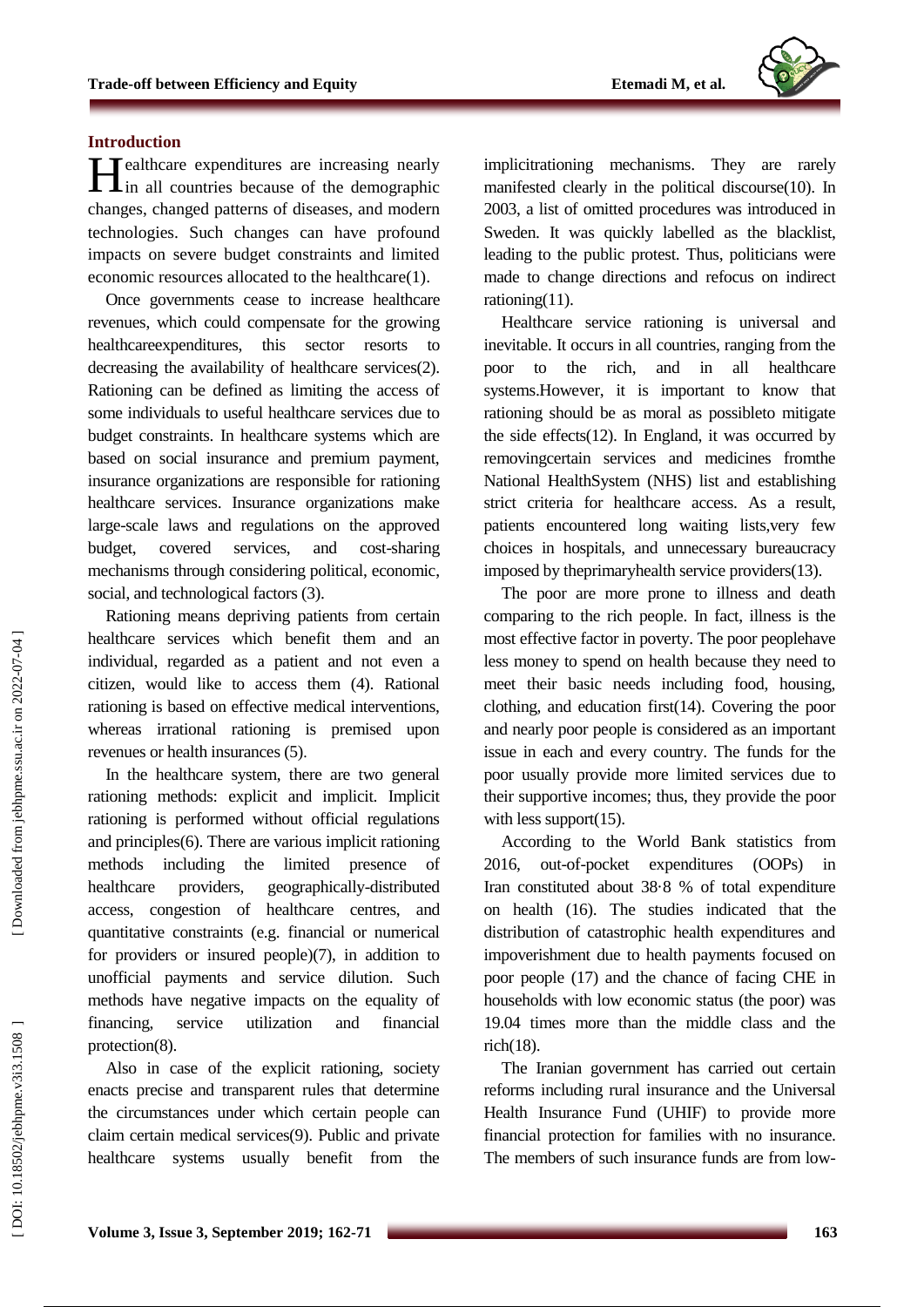income families, benefiting from lower levels of financial protection against healthcareexpenditure. The risk manifested inthese groups as lower levels of participation which result in more limited services for them(19). The Imam Khomeini Relief Foundation (IKRF)has taken the responsibility for providing health insurance for its poor members. The State Welfare Organization of Iran hascovered part of the health expenditure of its members by paying their premium toIran Health Insurance Organization (IHIO) (20) .

Nearly all of the rationing mechanisms have negative impacts on the poor. If the fair service access is not set as the top priority in the rationing based choices, the poor will experience service limitation and scarcity(21). Healthcare service rationing leaves politicians with an obvious trade -off between the health system goals. The amount and type of rationing can affect the healthcare goal trade off(2), which sacrifices one for the other. Thus, it is important to consider ethical challenges of health equity and relevant impacts on the poor's access to health services before making decisions on rationing policies. This study aim s to investigate the effects of rationing policies on the poor covered by Iran Health Insurance System.

### **Materials and Methods**

This study was a qualitative one conducted in 2017.

### **Participants**

The population included policymakers, experts and scholars in the Ministry of Health and Medical Education (MOHME), Ministry of Cooperatives, Labor and Social Welfare (MCLS), Plan and Budget Organization (PBO), the Parliament, basic health insurance organizations included IHIO and Social Security Organization (SSO), and supportive organizations including the IKRF , and Welfare Organization. The two inclusion criteriawere information and experience regarding the issues like health system financing, priority setting and rationing field. Interviewees were selected through purposeful and snowball sampling. The selection of the participants using heterogeneous sampling resulted in a diverse range of participants with different

experiences and perspectives.Sample size continued until information saturation had been reached .The thirty interviews yielded no further information. However, to ensure data saturation, two more interviews were conducted. -two semi structured individual interviews were conducted in total.

#### **Data Collection**

We employed a semi -structured topic guide comprised of open ended questions that were developed based on literature review and the research team opinions.The duration of the interviews varied from 20 and 126 minutes, and supplementary interviews were conducted as necessary (two cases). In these cases, to resolve any ambiguity and to effectively use experts' opinions, we asked additional questions to generate further discussions and promote the comprehensive exploration of the issue .

The interviews were directed by a researcher and one note -taker. All interviews were recorded using a voice recorder and after each session, the interview was transcribed verbatim immediately. The responses were jotted down accurately in cases of refusal to record the sound.All interviews were conducted in a quiet and private space where the participants were not disturbed. The effects of rationing healthcare services on the

poor were analyzed based onthe dimensions of Bennet and Gilson pro -poor health financing system. These dimensions include:

1.ensuring that the poor contribute to healthcareexpenditures in proportion to the payment capacities of the families;

2.protecting the poor from the financial risks of diseases

3.increasing the availability of services for the poor (with an emphasis on geographical access and quality)(22) .

#### **Data analysis**

The research team executed the content analysis method through coding the data collected from the interviews and using the theoretical framework of the literature . Themes and subthemes were extracted based on a pre -existing framework.Data analysis was carried out at the same timewith data

DOI: 10.18502/jebhpme.v3i3.1508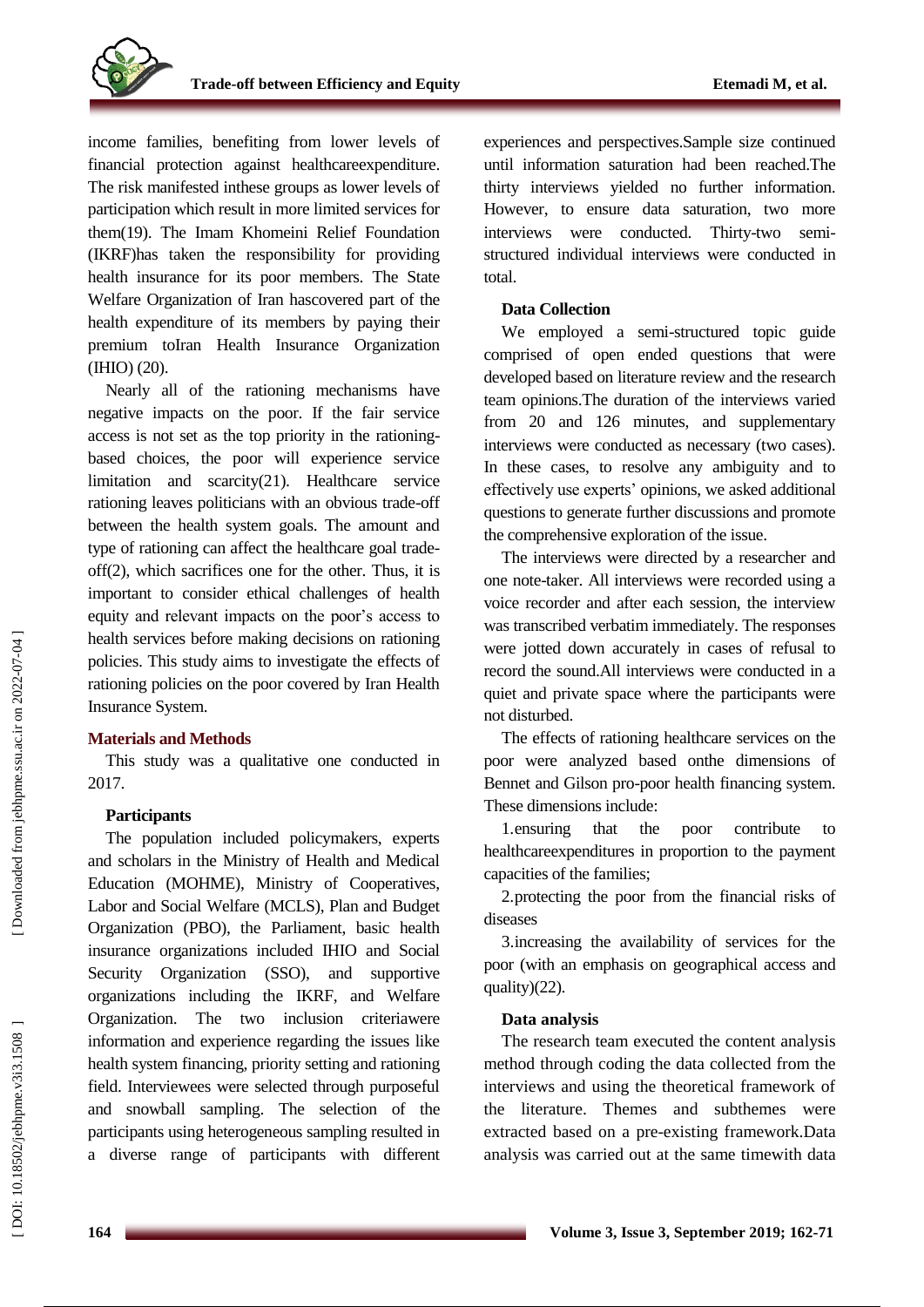

collection.Collected data were coded based on key themes which identified through framework.

Framework analysis includes five steps, familiarization, developing a working analytical framework, indexing, charting, and interpreting the data(23). In the familiarization step, the introduction of the preliminaries was provided for more familiarization withthe data by listening to the recorded interviews and reading scripts several times, so the key themes were listed. In the second step, a thematic framework of the keytopics were prepared based on the framework and was used in the next stage for structuring all the data (indexing). In the charting step, a table was drawn for themes, and the data were exported to it. In the interpretation step, the connection among codes, subthemes, and themes was delineated.

### **Rigor**

In order to ensure about reliability, peer check was occurred in a way that two members of research team conducted coding separately and then discussed to reach consensus to see whether there isa disagreement.The researchers allocated enough time to collect and retransmit data between them to ensure the accuracy of the data. Also the texts transcribed from the interviews were referred to some participants and their opinions were taken into consideration (Member checking). The researcher gave the data to the colleagues to review and confirm the data.

For the creditability of the findings, the quotes of participants were presented with honesty, so that the readers could have a better perception over the study results. Also, maximum variation of samples confirmed the transferability of data.

### **Ethical Consideration**

The objectives were explained to the participants, and they were asked to complete and sign an informed consent for participating in the study. Although participants were informed that the interviews were recorded, they were ensured that their information would remain confidential.

### **Results**

Table 1 shows demographic characteristics of interviewees. The most important topics pertaining to the effects of health service rationing by insuranceorganizations on how much the poor benefit from such services analyze d based on every dimension of the model :

## **1 .Ensuring the affordability of the premium and copayment :**

A large number of the poor are exempted from paying the premium in Iran health insurance system. The IHIO covered three poor groups includingthose with unofficial jobs andthe slum settlers (in UHI F ), help seekers of the Welfare Organization(in Other Strata Fund),poor people living in villages and cities with fewer than 20000 people (in the Rural Fund) and, the help seekers of the IKRF who were supported bythis institution until 2019 and then moved to IHIO . The limited availability of the services provided by the public sector for the insured clients of the UHIFhavemade many insured poor - especially patients with chronic, incurable, and temporary diseases - to immigrate to Iranian Fund. In fact, the defined premium of the Iranian Fund is out of the payment capacity of the poor after subtracting the governmental subsidy. At the same time, the initial issuance of the UHIF has been stopped for the uncovered poor.

Setting equal copayments, defining no stepwisecopayments matching income and not exempting poor insured from service fees are among the factors deterring them from receiving services. Price rationing is considered as the worst type of rationing with regard to the possible effects on service availability. This type of rationing challenges the access of the poor to the services , stops them from visiting a doctor andreceiving treatment, delays their visits, or makes them take financial risks as a result of paying fees .

"The most vulnerable stratum is the poor and disadvantaged people. They have limited access. They might be insured, butthey have no access. Our problem is not the insurance booklets now. Everybody has it somehow and only a few people are still waiting. What matters is the money that people cannot pay."(P 13)

**2 .Financial protection: The burden of**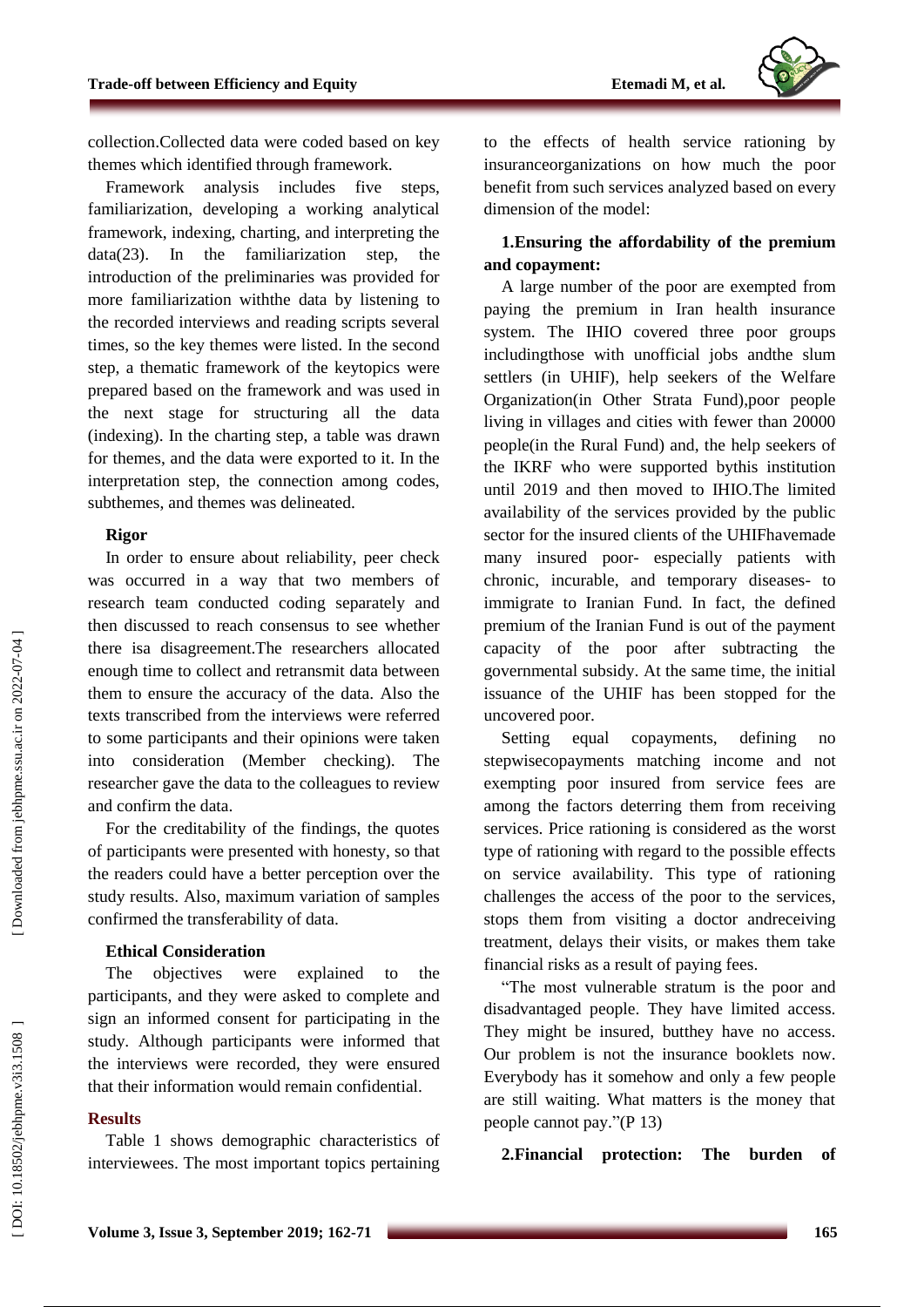

# **catastrophicexpenditures on the shoulders of the poor**

Copaymentfor expensive services, uncovered services, the public -private fee discrepancy, and free fees fornot contracted centresaretypes of payment capacity rationing, especially for rare but necessary services. In other words, those who cannot pay the fees will avoid visiting providers. Therefore, they are either deprived of services or hurt by the financial pressure of services.

"They have defined a benefit package for everyone. The package requires those covered by the IKRF to pay 30 % for copayment. The same rate has been defined for me as a governmental employee. Obviously, this 30 % is calculated as 1 % of my entire income. However, it may be 10 % or 15 % of those people's income. In fact, 30 % is a constant rate, though the copayment is totally higher for a person covered by the IKRFcomparing to a governmental employee or a person supported by the SSO." $(P 23)$ 

The poor have to pay higher copayment fees (without insurance coverage) for private healthcare services due to facility constraints of the public sector. As a result, the poor resort to visiting the private sector to receive healthcare services after rationing provided by the insurer organizations . The poor encounter a serious barrier for receiving services; thus, it could jeopardize their health .

"Something must be done so that the poor can easily access healthcare services without facing catastrophic expenditures and getting caught in the poverty trap. If the poor face catastrophic expenditures, they will vanish from life."(P 2)

# **3 .Appropriate geographical access to the high -quality services**

The main challenging issue of the insurance system rationing is known as the rationing only for the poor. As a result of rationing decisions, the poor are mostly the first group affected by service deprivation because of their exemption from paying the premium. An obvious instance is the constraints preventing the insured of the UHFI from visiting the private sector. Such a case is regarded as obvious rationing achieved by

removingfrom benefit packages. Referee of theinsured of the UHIF, who had been insured for free since 2014, is limited to the publiccentressince October 23, 2017. Many ofsuch people were among the slum residents. The interviewers had different viewpoints on the matter :

"We are changing benefit packages. You must not go to the private sectoror anywhere we wish to. It has been defined. The poor are provided with smaller benefit packages. In fact, the limitation has imposed on them."(P20)

"According to the BudgetPlan, twelve million insured people have to receive services either from the family doctor system or public centre s. In other words, the health insurance booklet is of no value to the private sector." $(P 1)$ 

A direct consequence of exclusive referral to the public sector for a populated fund of the IHIO is the limited capacity of services provided by the public sector and the emergence of long -lasting waiting lists, especially for outpatient services that are focused in private sector in Iran when the capacity of public sector is limited. As a result, the insured have limited access to the services. Forcing the poor and villagers to visit public centres jeopardizes their geographical access to services, because they have to visit the public sector which might be located farfrom their homes, despite the presence of private service centre s nearby. Also, the congestion of referral to public centre s reduces the quality of the services (implicit rationing). They have to take long distances, resulting in transportation costs, wasted time, and risks of tardiness in receiving services.

Another instance of service rationing is to impose constraints through the referral system and the necessity of compliance with it. Imposing such constraints only on the poor can be regarded as an instance of direct rationing. Only the insured villagers and help seekers of the IKRF are required to comply with the referral system. The largest population of the poor lives in the villages of Iran. If they do not comply with the referral system, they have to pay for the services out of their pockets. Since the establishment of the rural fund and help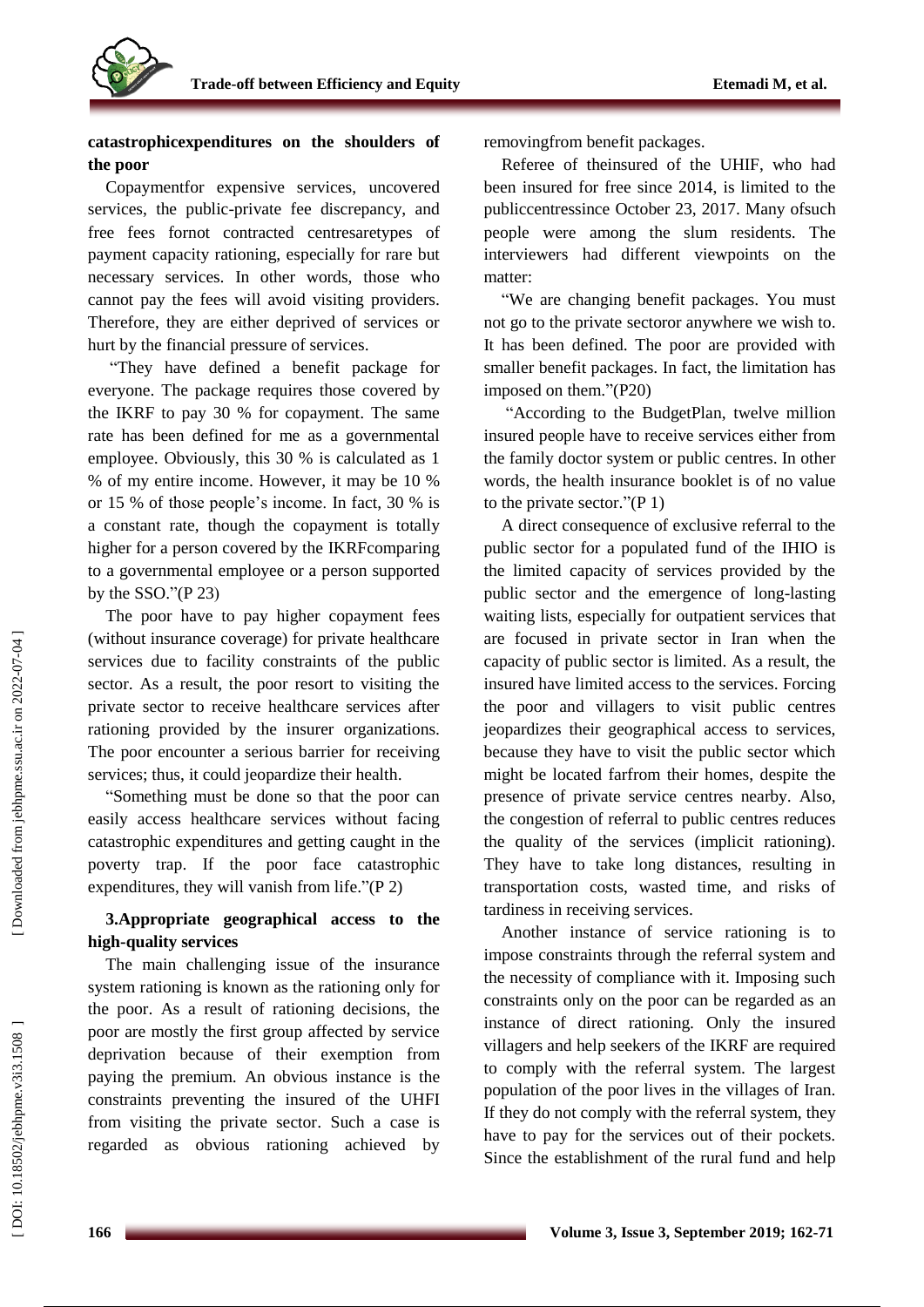

seekers of the IKRF , the rural population is faced the referral system rationing. Therefore, re rationing through the necessity of referring only to the public sectors will intensi fy the challenge of accessing healthcare services.

"When the rural insured people do not refer through the referral system, there is no support. " (P 8 )

" It must be for me, too, not just for those with no money. I have to undergo the same system. If I refuse, I have to pay out of my pocket. However, only the poor are forced, and then the requirements are not provided. Well, the supreme leader pointed out the same exact health policies. However, if

only the poor follow this way, doctors should be present. The doctor was not present, so he gave his seal to someone else who stamps the health insurance booklet in the village. Then the patient comes to the city. If I do not visit him, nothing happens. The poor patient pays high transportations costs, and he was not finally visited."  $(P 21)$ 

According to the pro -poor health financing dimensions, the current implicit or explicit healthcare rationing policieshas jeopardized the access of the poor to such services in Iran. Therefore, it appears necessary to revise policies with regard to the access of the poor to services.

|                           | <b>Qualitative variables</b>             | <b>Frequency</b> | Percentage $(\% )$ |
|---------------------------|------------------------------------------|------------------|--------------------|
| Gender                    | Female                                   | 2                | 6                  |
|                           | Male                                     | 30               | 94                 |
| <b>Educational degree</b> | <b>Bachelor</b>                          |                  | 3                  |
|                           | Master/MD                                | 12               | 38                 |
|                           | Ph.D.                                    | 19               | 59                 |
| <b>Employment status</b>  | Policymakers at national level           | 9                | 28                 |
|                           | Middle level agents of MOHME & MCLS, PBO | 10               | 32                 |
|                           | Insurance organization                   |                  | 22                 |
|                           | Charities                                |                  | 6                  |
|                           | Health system expert                     |                  | 12                 |

#### **Table 1 .**Profile of interviewees

# **Discussion**

The necessity of cost control has sent the justice principle to the first line of health policy in the rationing conflict. Rationing is accompanied by the painful cost control, i.e. decreasing the effective medical care(24). Without insisting to improve the quality and quantity of health service providers, universal health coverage will be an unreachable goal due to the rationing(25) .

The highest load of out -of -pocket payment is on the shoulders of the po or. It also results in the poverty caused by health catastrophic expenditures, loss of income, and sales of assets for health expenditures , pressures on the family budget and delay treatment due to the inability to pay , poverty growthand distrust in health insurance systems(26 ). According to a study of households income -expenditure data in Iran, the insurance organization has managed to reduce only 15 % of direct out -of-pocket expenditures and increased only 2 % of the chance of benefiting from health services(27).

In the eyes of health policymakers, copayments are very slight but tempting solutions to the budget deficit. However, they are regarded as real barriers between the poor and their health needs(14). According to the progressive or variable copayment, more support is provided for people whose copayments are higher or who are more liable to pay health catastrophic expenditures. Applying the intelligent copayment mechanism can be a step towards improving health equity (28) .

In the Law of the Fourth Development Plan, the government is required to "maximizes the fair financial contribution rate to 90 %, maintain the household's share of health care costs to a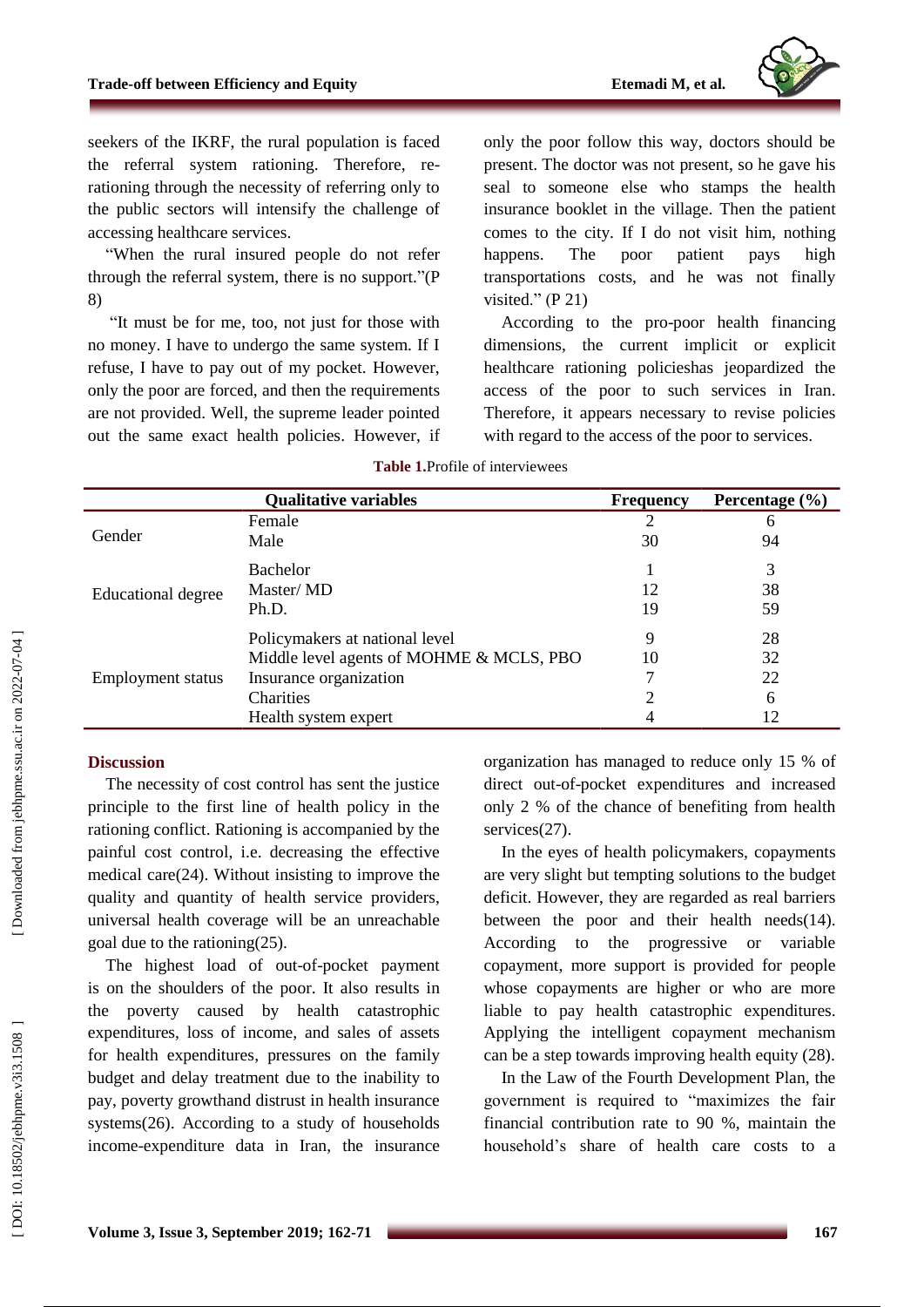maximum of 30 %, and reduce the number of households that become vulnerable by bearing catastrophic health expenditures to  $1 \sqrt[9]{n}$ ." Thestepwisecopayment could have facilitated the enforcement of this law.

In 2000 report, the WHO set a law on rationing. Accordingly, prices should not be the main tools for rationing. The noncompliance of this law would jeopardize the poor and it can intensify inequality in financial contribution. Hence, if the price is to play a role in rationing, it should be implemented differently for the poor. Rationing should be performed by leaving specific medical interventions out of the service package, not by crossing out the supported people (29). It appears that this law has not been complied in Iran's health insurance system.

Healthcare price rationing limits the access of the poor to services rather than the access of the rich. However, waiting time rationing means that the rich will have limited access because the cost of their time is usually higher(30). When healthcare rationing is used instead of the unlimited coverage of services, the WHO suggests the following principles to ensure that the poor are not deprived of healthcare services:

1.Healthcare services should be prepaid (for instance, taxes should be charged on healthcare throughout the working life, although such services are not very necessary in the youth or middle ages ) .

2 .Healthy people subsidize patients (in other words, taxes should not be estimated on the basis of health risks. This policy is adopted by private insurances ) .

3 .The rich subsidize the poor (in other words, the rich pay more health taxes than the poor, and the quality of public services should not be better for premium groups )(31) .

Because of fragmented funds in IHIO, no cross subsidy happens in this insurance between rich and poor. For funds targeting of the low -income people in the IHIO, the rationing is performed through service package limitation to the public sectorand creating implicit waiting lists at public centre s. Waiting list rationing is designed for any group in some countries. However, it has been pointed out

that the available family income is an effective factor in longer waiting times(32) . People with sufficient power, knowledge, communications, and social resources are powerful enough to quickly find a position on the waiting list for healthcare services in comparison to those with limited access to healthcare services(6). The budget ceilingfor service providers

(hospitals) , leads to the decreased capacity of services provided for the insured. Research has shown that the poor are usually more vulnerable when service capacity decreases(25). The necessity of visiting public centre s (limited referral) increases the expenditures and deprivation of services among the poor. According to Kavosi et al (33) if free or inexpensive services are remote, the poor have to use more expensive services on shorter distances, something which impose s catastrophic health expenditure on them.

In Oregon, the US, medical service rationing was enforced only for the poor. As a result, there was a negative effect on equality in service access, which was criticized for discrimination (rationing for the poor)(34). The ethical aspect of service rationing only for the poor was questioned in worldwide and it has been predicted that advantages would reach an insufficient point for the poor in this situation(35).

According to the maximum -minimum principles, Rawlz approves only a system which improves the position of the worst cases. Not only such a system does not guarantee the complete equality of healthcare incomes and resources, but also it allows inequality to improve the lives of many people with the worst conditions. In a social equality system based on Rawlz's theories, it is assumed that if healthcare services are regarded as a necessity for the poor, they must be provided for them. (36) .

What happens to the poor in the insurance system through rationing can limit the poor access to healthcare services explicitly and implicitly that both happen simultaneous through IHIO . Not purchasing from private sector, known as hard rationing , is a type of explicit rationing(9). According to the previous studies, people at the end of income range prefer to undergo longer waiting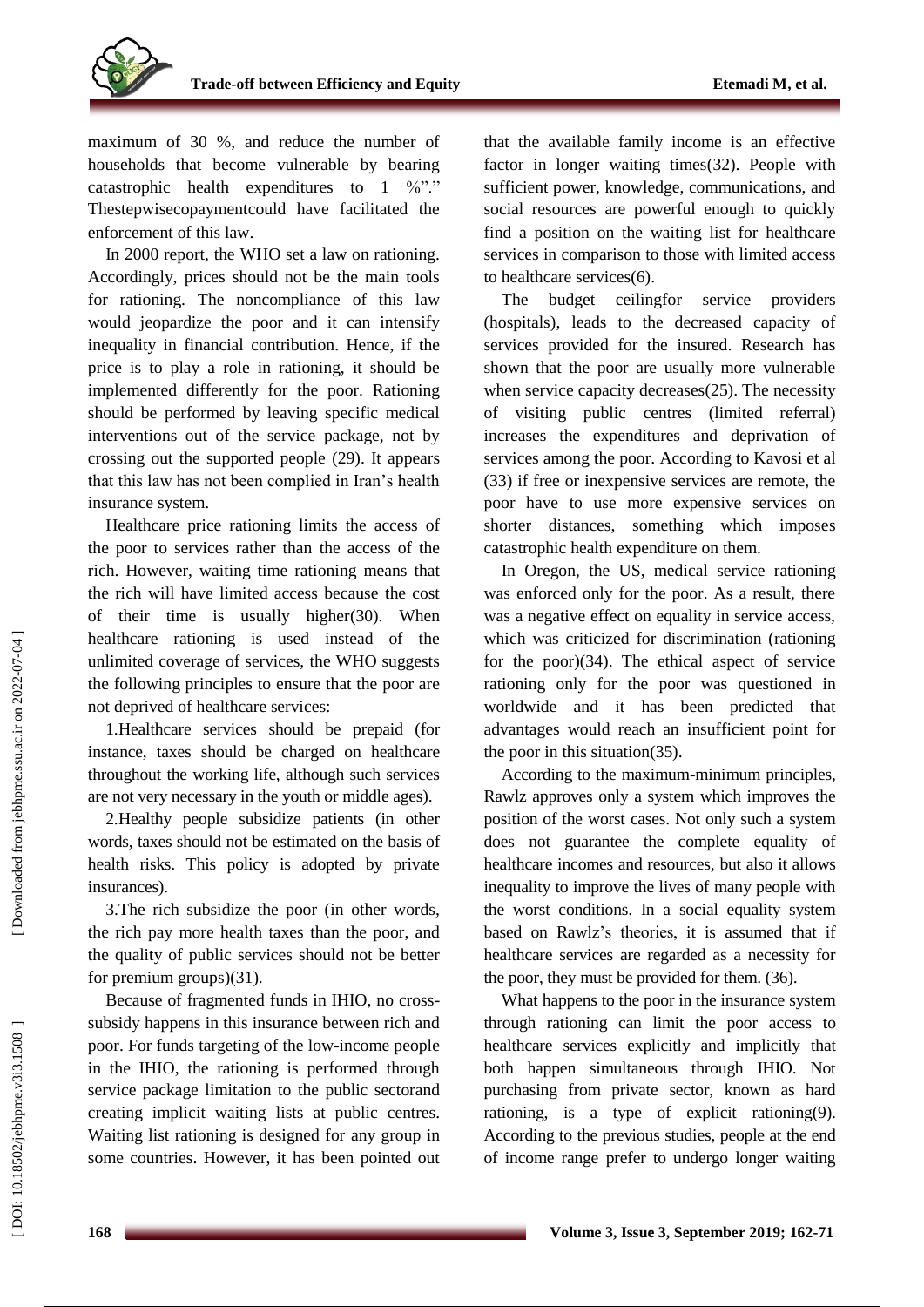

times (implicit rationing) rather than having limited access due to leaving out some services of the benefit s package (explicit rationing)(37).

Implicit rationing brings more concerns for equality because the decision -making basis is not clear and specific and unreasonable mistakes and biases can affect decisions. Therefore, the rationing decisions of the insurance system should pay due attention to decisions made on constraints, especially for the poor.

What occurs in some funds through rationing jeopardizes the horizontal justice, meaning that people with equal needs should be treated the same without considering individual traits including age, income, and ethnicity(38).

In addition, equity considerations should also be taken into account. What occurs in practice through rationing tools used by the insurance organizations is the help seekers of the IKRF, regarded as the poorest members of society, visit the most to receive discounts on hospital bills to the social working departments in the hospitals because they are unable to pay their shares of costs. General rationing tools involve the poor more than others, although some of them are not supported by premium -exemption funds (39 ) and they have to shoulder the financial load of the premium.

The equity -efficiency trade -off is among the mixed decisions on service rationing for the poor or effects on them. Regarding a choice between justice improvement and efficiency improvement in healthcare, it is not wise to sacrifice theequityfo r efficiency. In fact, a balance should be established in favour of the poor(40).

#### **Conclusion**

Insurance organizations should consider the potentially negative impacts on the poor and possible risks of distributional justice to adopt rationing policies. The negative impacts of every access -limiting policy should be covered with a complementary policy, so the poor have a choice in the policy formulation (the poor should have a representative to speak of their needs to policymakers). The ultimate mission of insurance organizations is to provide financial protection for

the insuredin the path to the universal health coverage which should be put on top of the agenda in every policy. Finally, every resource allocation and negotiation of service purchaseron thebudgets should be aligned with the focus on vulnerable groups and the needs of such groups. In fact, the access of the deprived groups should not be scarifiedfo limited budgets or income prioritization.

Every decision about constraints on the use of services should be accompanied by the analysis of its potential effects on the poor and preventive policies should be taken into account so that the burden of service rationing could not be imposed on the poor. Rationing options should guarantee that the poor have access to services by prioritizing financial protection provided for them .This study is the first study exploring the effects of the health financing system rationing on the poor in the country. Enjoyment of the views and opinions of different experts has led to a better understanding of the studied subject. The findings of the study can be considered as evidence regarding health service access of the poor resulted from the rationing policy in a developing country.

The limitations of this qualitative study should be taken into account. The issue of generalization is the main concern in this study. However, the study goal was not to expand the analytic generalization to the statistical generalization. In addition, we considered research team bias in conducting study stages through using different strategies such as member check strategy to increase trustworthiness. It seems that using comprehensive sampling of various people can be used to help the accurate understanding of the influence of rationing policies on the poor.

It is acknowledged that this study was only conducted among respondents from health policy makers and insurance experts, whose views may therefore not represent the opinions of the poor. Future qualitative studies should consider visions of the poor on the challenges of accessing health services under rationing policies of the health insurance organizations and quantitative studies for measuring it.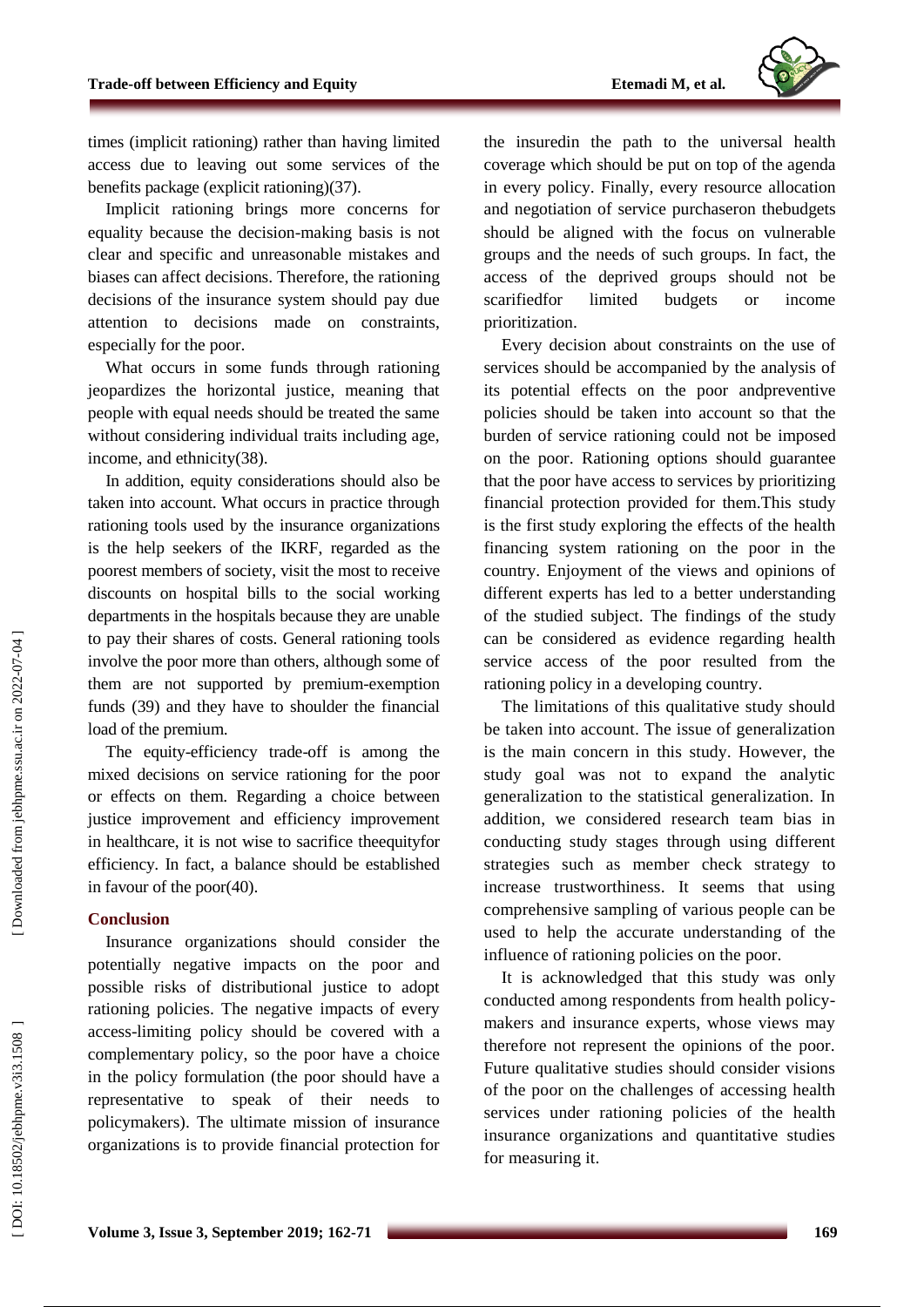

### **Acknowledgments**

The authors would like to thank the participants of this study.

# **Conflict of interest s**

The authors declare d no conflict of interests.

# **References**

- 1.Gooshki ES, Sakha MA, Mostafavi H. Health care system resource allocation: an ethical view. Medical Ethics Journal. 2014; 8(29): 67 -95. [In Persian]
- 2 .Thomson S, Foubister T, Figueras J, Kutzin J, Permanand G, Bryndová L, et al. Addressing financial sustainability in health systems. World Health Organization. 2009; 1 -37
- 3 .Keliddar I, Mosadeghrad AM, Jafari –Sirizi M. Rationing in health systems: A critical review. Medical Journal of The Islamic Republic of Iran (MJIRI). 2017; 31(1): 271 -7. [doi: 10.14196/](http://dx.doi.org/10.14196/mjiri.31.47) miiri.31.47
- 4 .McIntyre D, Mooney G. The economics of health equity: Cambridge University Press; 2007.
- 5 .Dranove D. What's Your Life Worth?: Health Care Rationing--who Lives? who Dies? who Decides?: FT Press. 2003.
- 6 .Scheunemann LP, White DB. The ethics and reality of rationing in medicine. Chest. 2011; 140(6): 1625 -32.
- 7 .Cotlear D, Nagpal S, Smith O, Tandon A, Cortez R. Going universal: how 24 developing countries are implementing universal health coverage from the bottom up: World Bank Publications; 2015.
- 8 .Kutzin J, Cashin C, Jakab M. Implementing health financing reform. Geneva: World Health Organisation. 2010.
- 9. Breyer F. Implicit versus explicit rationing of health services. CESifo DICE Report. 2013; 11(1): 7 -15.
- 10 . Maynard A. Health care rationing: Doing it better in public and private health care systems. Journal of Health Politics, Policy and Law. 2013; 38(6): 1103 -27.
- 11 . Tinghög G. The art of saying no: the economics and ethics of healthcare rationing: Linköping University Electronic Press. 2011.

# **Author's Contributions**

Etemadi M designed research; Etemadi M and Abolghasemgorji H conducted research; Etemadi M analyzed data; and Etemadi M wrote manuscript . All Authors read and approved the final manuscript.

- 12 . Bognar G, Hirose I. The ethics of health care rationing: An introduction. 2014: 1 -170.
- 13 . Kulesher RR, Forrestal EE. International models of health systems financing. Journal of Hospital Administration. 2014; 3(4): 127 -39.
- 14 . Glick SM. Healthcare Reform, Rationing, and Equity: a Societal Challenge. ASSIA -Jewish Medical Ethics, IV. 2001; (1): 46 -51.
- 15 . Keshavarzian M, Mofidian Sh. An Overview on Iran Health Care Financing System: Challenges and Solutions. Journal of Health Policy and Sustainable Health. 2014; 1(4): 131 -6.
- 16 . WorldBank. Out -of-pocket expenditure (% of current health expenditure): WorldBank; 2016 [Access Date: 2019/08/09].
- 17 . Rezapour A, Arabloo J, Tofighi Sh, Alipour V, Sepandy M, Mokhtari P, et al. Determining Equity in Household's Health Care Payments in Hamedan Province, Iran. Archives of Iranian Medicine. 2016; 19(7): 480 -7.
- 18 . Piroozi B, Moradi Gh, Nouri B, Bolbanabad AM, Safari H. Catastrophic Health expenditure after the Implementation of Health Sector Evolution plan: A case study in the West of Iran. International Journal of Health Policy and Management. 2016; 5(7): 417 -23. doi: [10.15171/](https://dx.doi.org/10.15171%2Fijhpm.2016.31) [ijhpm.2016.31](https://dx.doi.org/10.15171%2Fijhpm.2016.31)
- 19 . Ibrahimipour H, Maleki M -R, Brown R, Gohari M, Karimi I, Dehnavieh R. A qualitative study of the difficulties in reaching sustainable universal health insurance coverage in Iran. Health Policy and Planning. 2011; 26(6): 485 -95. doi: 10.1093/ heapol/czq084.
- 20 . Etemadi M, Gorji HA, Kangarani HM, Ashtarian K. Power structure among the actors of financial support to the poor to access health services: Social network analysis approach. Social Science & Medicine. 2017; 195:1 -11.